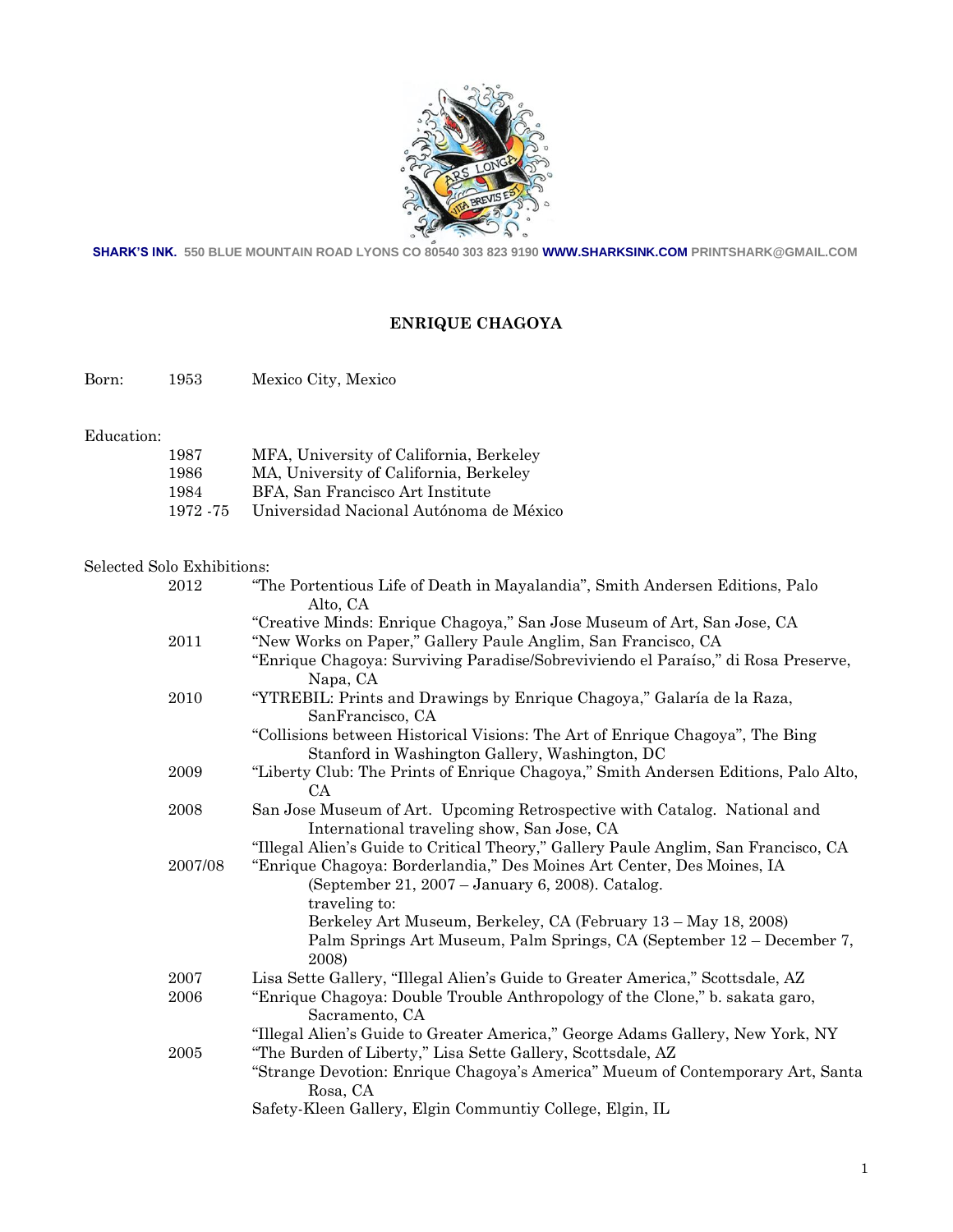| 2004 | Gallery Paule Anglim, San Francisco, CA                                                       |
|------|-----------------------------------------------------------------------------------------------|
|      | George Adams Gallery, "Saint George the Dragon" New York, NY                                  |
|      | De Saisset Museum, Santa Clara Univerity, "Reverse Anthropology Archives: Works               |
|      | on paper, Santa Clara, CA                                                                     |
|      | Community School of Music of Music and Arts, Mountain View, CA                                |
|      | University of Nevada, Sheppard Fine Arts Gallery, Reno, NV                                    |
| 2003 | "Enrique Chagoya: Contemporary Hybrids," Fresno Art Museum, Fresno, CA                        |
|      | "Codices Canibals: Books and Prints" Second Street Gallery, Charlottesville, VA               |
|      | "Adventures of the Noble Cannibals" Lisa Sette Gallery, Scottsdale, AZ                        |
| 2002 | "The Prints of Enrique Chagoya," Sheldon Memorial Art Gallery, University of                  |
|      | Nebraska, Lincoln, NE                                                                         |
|      |                                                                                               |
|      | Gallery Paule Anglim, San Francisco, CA                                                       |
|      | "The Enlightened Savage," George Adams Gallery, New York, NY                                  |
| 2001 | "Utopian Cannibal: Adventures in Reverse Anthropology," Lisa Sette Gallery,<br>Scottsdale, AZ |
|      | "Utopian Cannibal: Adventures in Reverse Anthropology: Recent Paintings by                    |
|      | Enrique Chagoya," Main Gallery, Department of Art, University of Texas at                     |
|      | El Paso, TX                                                                                   |
|      | "Utopian Cannibal: Adventures in Reverse Anthropology," Forum for Contemporary                |
|      | Art, Saint Louis, MO [catalog]                                                                |
| 2000 | "utopiancannibal.com," Gallery Paule Anglim, San Francisco, CA                                |
|      | "Enrique Chagoya: Locked in Paradise," Nevada Museum of Art, Reno, NV, in                     |
|      | collaboration with Gallery Paule Anglim, San Francisco, CA [catalog]                          |
|      | "utopiancannibal.org," Track 16 Gallery, Santa Monica, CA                                     |
|      | "An American Primitive in Paris," George Adams Gallery, New York, NY                          |
| 1998 | "Recent Work," San Marco Gallery at Dominican College, San Rafael, CA                         |
| 1997 | "Recent Paintings," Gallery Paule Anglim, San Francisco, CA                                   |
|      | "Recent Works," David Beitzel Gallery, New York, NY                                           |
|      | "The Politics of Humor," University of Colorado, Boulder, CO                                  |
|      | "Insula Canibalium," Stanford University, Stanford, CA                                        |
| 1996 |                                                                                               |
|      | "The Big Little Book Series," Smith-Andersen Gallery, Palo Alto, CA                           |
|      | "Beyond Boundaries," Galería de la Raza, San Francisco, CA                                    |
| 1995 | "Inner Borders/Fronteras Internas," Sun Gallery, University of California,                    |
|      | Hayward, CA                                                                                   |
| 1995 | "Enrique Chagoya, Drawings and Paintings," Smith Center for the Arts, Ohlone                  |
|      | College, Fremont, CA                                                                          |
| 1994 | "Borders of the Spirit," M.H. De Young Memorial Museum, San Francisco, CA                     |
|      | "Insulae Canivalium," Gallery Paule Anglim, San Francisco, CA                                 |
| 1993 | "Power - Paradigm," Daniel Saxon Gallery, Los Angeles, CA                                     |
|      | "Re-Inventing America," C.N. Gorman Museum, U.C. Davis, Davis, CA                             |
|      | "Works on Paper-Installation," Arizona State University Art Museum, Nelson Art                |
|      | Center, Arizona State University, Tempe, AZ                                                   |
| 1992 | "Paintings and Works on Paper," Gallery Paule Anglim, San Francisco, CA                       |
|      | "Paintings on Metal," University of California Museum at Danville,                            |
|      | Blackhawk Plaza-Behring, CA                                                                   |
| 1990 | "Recent Work," Gallery Paule Anglim, San Francisco, CA                                        |
|      | "Paintings and Installation," De Saisset Museum,                                              |
|      | Santa Clara University, Santa Clara, CA                                                       |
| 1989 | "When Paradise Arrived, The Work of Enrique Chagoya," Alternative Museum,                     |
|      | New York, NY                                                                                  |
|      | "Enrique Chagoya, Installation," Artspace, San Francisco, CA                                  |
|      | "The Work of Enrique Chagoya," Richard H. Reynolds Gallery, University of the                 |
|      | Pacific Art Center, Stockton, CA                                                              |
| 1985 | "Political Works," Martin/Weber Gallery, San Francisco, CA                                    |
|      | "Etchings," ASUC Studio, University of California, Berkeley, CA                               |
| 1984 | "Drawings," Galería de la Raza, San Francisco, CA                                             |
|      |                                                                                               |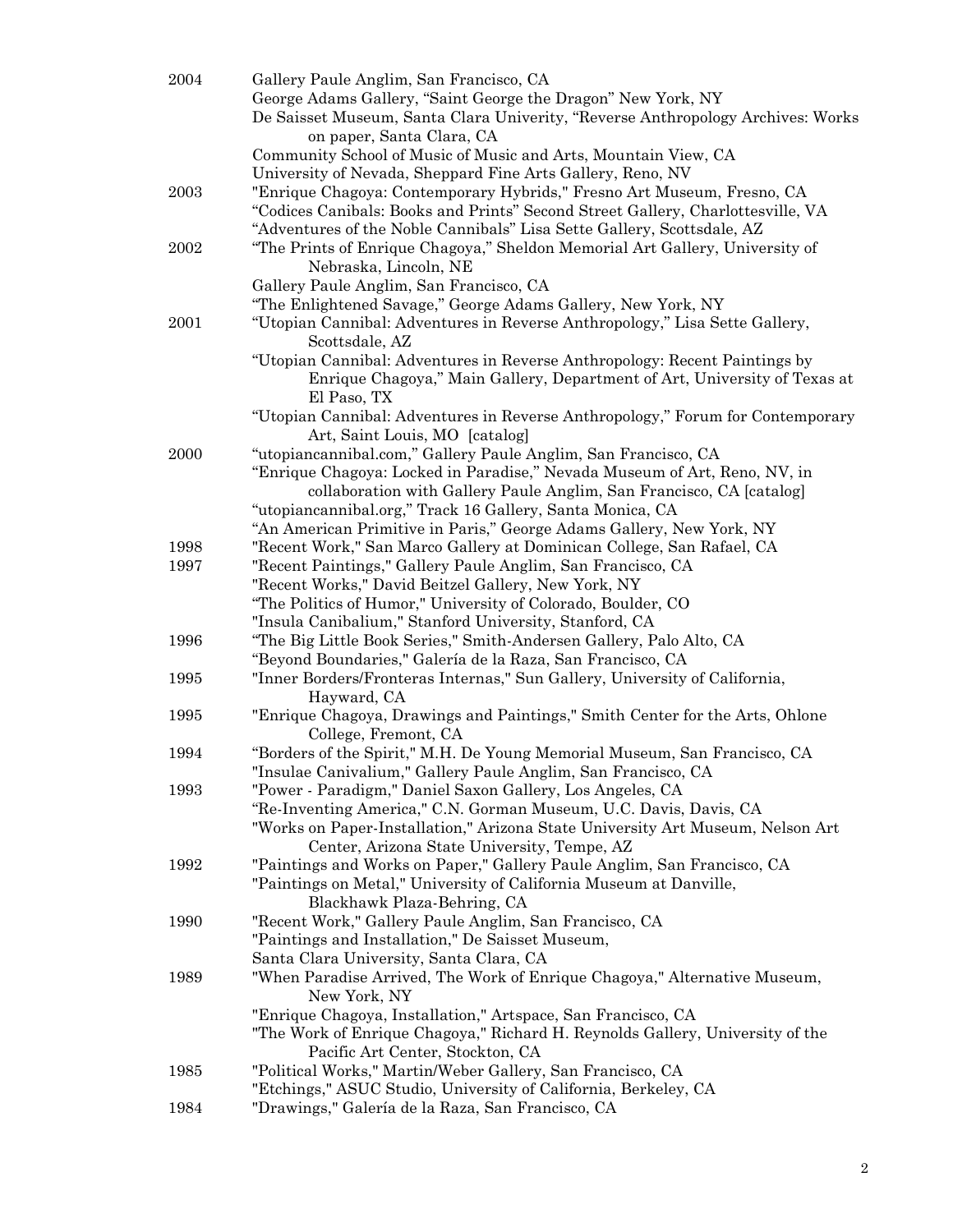1983 "Obra Grafica," Galería del Fonapas, Oaxaca, Mexico

| Two and Three Person Exhibitions: |  |
|-----------------------------------|--|
|-----------------------------------|--|

| 1999    | "Works on Paper," Zolla / Liberman Gallery Inc., Chicago, IL             |
|---------|--------------------------------------------------------------------------|
| 1995-96 | "The Mythic Presence of Chagoya, Valdez and Gronk," (catalog published), |
|         | Fisher Gallery, University of Southern California, Los Angeles, CA       |
| 1994    | "Enrique Chagoya and C. Bernardi," Washington State, Pullman, WA         |
| 1993    | "The Fifth Element," The Mexican Museum, San Francisco, CA               |
| 1989    | "E.Chagoya and D. Crumpler," San Jose State University, Art Department,  |
|         | San Jose, CA                                                             |
| 1988    | "Introductions," Gallery Paule Anglim, San Francisco, CA                 |
| 1987    | "Social Narratives: An Exploration in Content," E. Chagoya and B. Kano,  |
|         | Berkeley Art Center, Berkeley, CA                                        |
| 1985    | "Three Rounds on Short Notice," Galería de la Raza, San Francisco, CA    |
| 1984    | San Francisco Museum of Modern Art Rental Gallery, San Francisco, CA     |

# Selected Group Exhibitions:

| 2013-14  | "Our America: The Latino Presence in American Art," Smithsonian American Art       |
|----------|------------------------------------------------------------------------------------|
|          | Museum, Washington, DC                                                             |
| $\,2012$ | "Renegade Humor," San Jose Museum of Art, San Jose, CA                             |
| 2012     | "Mexicanisimo Through Artists' Eyes," San Jose Museum of Art, San Jose, CA         |
| 2010     | "Re-Imagining Orozco," The New School, New York, NY                                |
| 2008     | "Memory and Location," California State University, Fullerton, CA                  |
|          | "Artist as Social Critic" Southern Oregon University, Ashland, OR                  |
|          | "Freedom of Expression," University Art Gallery, Sonoma State University, Rohnert  |
|          | Park, CA                                                                           |
| 2007     | "La Presencia: Latin American Art in the United States," Museum of Latin American  |
|          | Art, Long Beach, CA                                                                |
|          | "Drawings: Visions, Surfaces, and Beyond," Triton Museum of Art, Santa Clara, CA   |
|          | "New Images of Identity," Armory Center for the Arts, Pasadena, CA                 |
|          | "Landscape of War," San Jose Institute of Contemporary Art, San Jose, CA           |
| 2006     | National Academy of Art, Biennial Exhibition, New York, NY                         |
|          | "The 2005 Artadia Awards San Francisco," CCA Wattis Institute for Contemporary     |
|          | Arts, San Francisco, CA                                                            |
|          | "TRANSactions: Contemporary Latin American and Latino Art," Museum of              |
|          | Contemporary Art San Diego, La Jolla, CA                                           |
|          | "A Group A Part," Mendenhall Sobieski Gallery, Pasadena, CA                        |
|          | "135th Anniversary Exhibition," San Francisco Art Institute, San Francisco, CA     |
|          | "Who's Afraid of San Francisco?," Frey Norris Gallery, San Francisco, CA           |
| 2005     | "Drawings from the Modern, 1975-2005," Museum of Modern Art, New York, NY          |
|          | "What's Not to Love?" Galeria de la Raza, San Francisco, CA                        |
|          | The Corcoran Gallery, print exhibition, Washington, DC                             |
|          | Wesleyan University, Ezra and Cecile Zilkha Gallery, "The Disasters of War: From   |
|          | Goya to Golub," Middletown, CT                                                     |
|          | San Jose Museum of Art, "Art of Engagement," with book/catalog, San Jose, CA       |
|          | Mills College Art Gallery, "Keys to the Koop: Humor and Contemporary               |
|          | Printmaking," Oakland, CA                                                          |
|          | International Print Center/AXA Gallery, "Imagined Worlds/Willful invention and the |
|          | Printed Image 1470-2005," with catalog, New York, NY                               |
|          | International Print Center "New Prints 2005," New York, NY                         |
| 2004     | "Misleading Trails," China Art Archives, Bejing, China                             |
|          | "Comics Stripped, Off the Preserve," Napa, CA                                      |
|          |                                                                                    |

3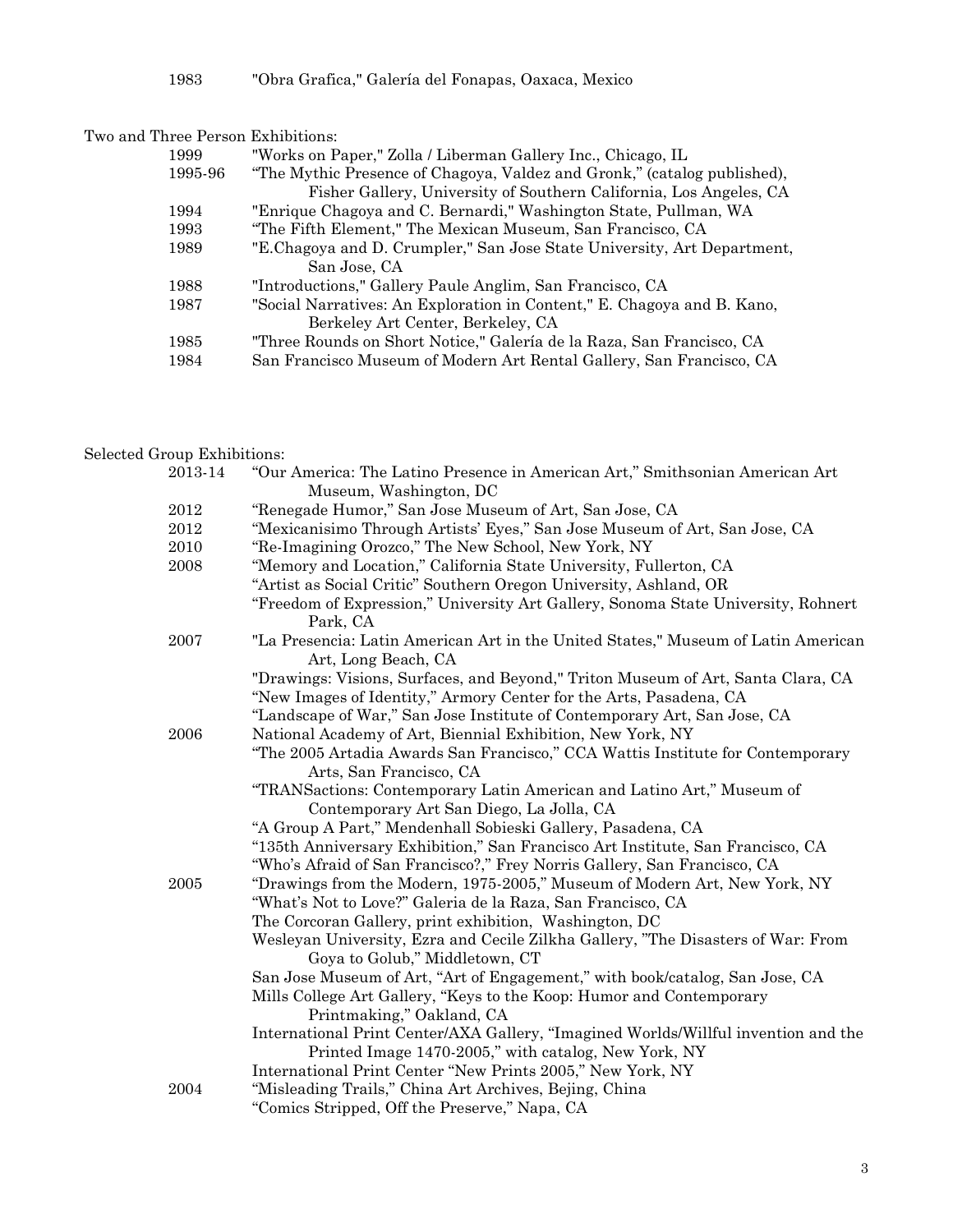|      | "Initial Encounters" The Drawing Center/The Arts Center of the Capital Region,                                                                                    |
|------|-------------------------------------------------------------------------------------------------------------------------------------------------------------------|
|      | Troy, NY                                                                                                                                                          |
|      | "Juxtapose Magazine 10th Anniversary" 111 Mina Street Gallery,<br>San Francisco, CA                                                                               |
|      | International Print Biennial, San Juan, Puerto Rico                                                                                                               |
|      | China Art and Archives, "Misleading Trails", with catalog, Beijing, China                                                                                         |
|      | San Jose Museum of Art, "Selections", with catalog. San Jose, CA                                                                                                  |
| 2003 | "Global Elegies" Oakland Museum, Oakland, CA                                                                                                                      |
|      | "Road Trip," Nathan Laramendy Gallery, Ojai, CA                                                                                                                   |
|      | "Trillium Press," Michael Martin Gallery, San Francisco, CA                                                                                                       |
|      | "Creatures That Stir: Symbols & Satire in Animals of Imagination," Palo Alto Art                                                                                  |
|      | Center, Palo Alto, CA                                                                                                                                             |
|      | "Un/Familiar Territory," San Jose Museum of Art, San Jose, C A                                                                                                    |
| 2002 | "I-5 Resurfacing: Four Decades of California Art," San Diego Museum of Art, San<br>Diego, CA                                                                      |
|      | "In Toon with Time," Palo Alto Art Center, Palo Alto, CA                                                                                                          |
|      | SFMOMA Artists Gallery, "25 Anniversary Exhibition", San Francisco, CA                                                                                            |
|      | Museum of Contemporary Art, "The Legacy of Shark's Ink," Boulder, CO                                                                                              |
|      | Oakland Art Gallery, Oakland, CA                                                                                                                                  |
|      | Children's Books Press, "Just Like Me", traveling show, San Francisco, CA                                                                                         |
| 2001 | "Magic Vision," Arkansas Arts Center, Little Rock, AR [catalog]                                                                                                   |
|      | "Comic Relief," Rena Bransten Gallery, San Francisco, CA                                                                                                          |
|      | San Jose Museum of Art, "Contemporary Devotion,"San Jose, CA                                                                                                      |
|      | Track 16 Gallery, "Capital Punishment", with catalog, Bergamont Station, Santa                                                                                    |
|      | Monica, CA                                                                                                                                                        |
|      | Los Angeles County Museum of Art, "The Road to Aztlan", with catalog including one<br>essay by E. Chagoya, Los Angeles, CA. Traveling to The Jones Art Center for |
|      | Contemporary Art, Austin, TX                                                                                                                                      |
|      | Ewing Gallery of Art, The University of Tennessee, Issues of Identity in Recent                                                                                   |
|      | American Art", with catalog, Knoxville, TN                                                                                                                        |
|      | Hallie Ford Museum of Art, Willamette University and The Art Gym, Marylhurst                                                                                      |
|      | University, "Pressure Points, Recent Prints from the collection of the                                                                                            |
|      | Schintzer Foundation, Salem, OR                                                                                                                                   |
|      | Williams College Museum of Art, "Pulling Prints, Modern and Contemporary Works                                                                                    |
| 2000 | from the Collection", Williamstown, MA<br>"Open Ends," Museum of Modern Art, New York, NY                                                                         |
|      | "Tempus Fugit: Time Flies," Nelson-Atkins Museum of Art, Kansas City, MO                                                                                          |
|      | [catalog]                                                                                                                                                         |
|      | "Looking towards the future," SFMOMA Rental Gallery, San Francisco, CA                                                                                            |
|      | "Valle de la Luna: Works by Mexican, Latino, and Chicano Artists," Sonoma Valley                                                                                  |
|      | Museum of Art, Sonoma, CA                                                                                                                                         |
| 1999 | "Día de los Muertos," Museo del Barrio, New York, NY                                                                                                              |
|      | "Other Narratives," Contemporary Arts Museum, Houston, TX [catalog]                                                                                               |
|      | "Homage to the San Francisco Art Institute," Hackett Freedman Gallery, San                                                                                        |
|      | Francisco, CA [catalog]                                                                                                                                           |
|      | "Images of Resilience," National Steinbeck Center, Salinas, CA<br>"When Borders Migrate," San Francisco Arts Commission, San Francisco, CA                        |
| 1998 | "20/20: The Twentieth Anniversary Exhibition," University Art Gallery,                                                                                            |
|      | Sonoma State University, Rohnert Park, CA                                                                                                                         |
|      | "Juvenescence," Guggenheim Gallery, Chapman University, Orange, CA                                                                                                |
|      | "Mouse: An Amercian Icon," Alternative Museum, New York, NY                                                                                                       |
|      | "Selections Spring '98," Drawing Center, New York, NY                                                                                                             |
|      | Quartet Editions, New York, NY                                                                                                                                    |
|      | "Art From Around the Bay," San Francisco Museum of Modern Art, CA                                                                                                 |
|      | "First Decade Highlights from the Contemporary Museum's Collection," Honolulu,                                                                                    |
|      | Hawaii                                                                                                                                                            |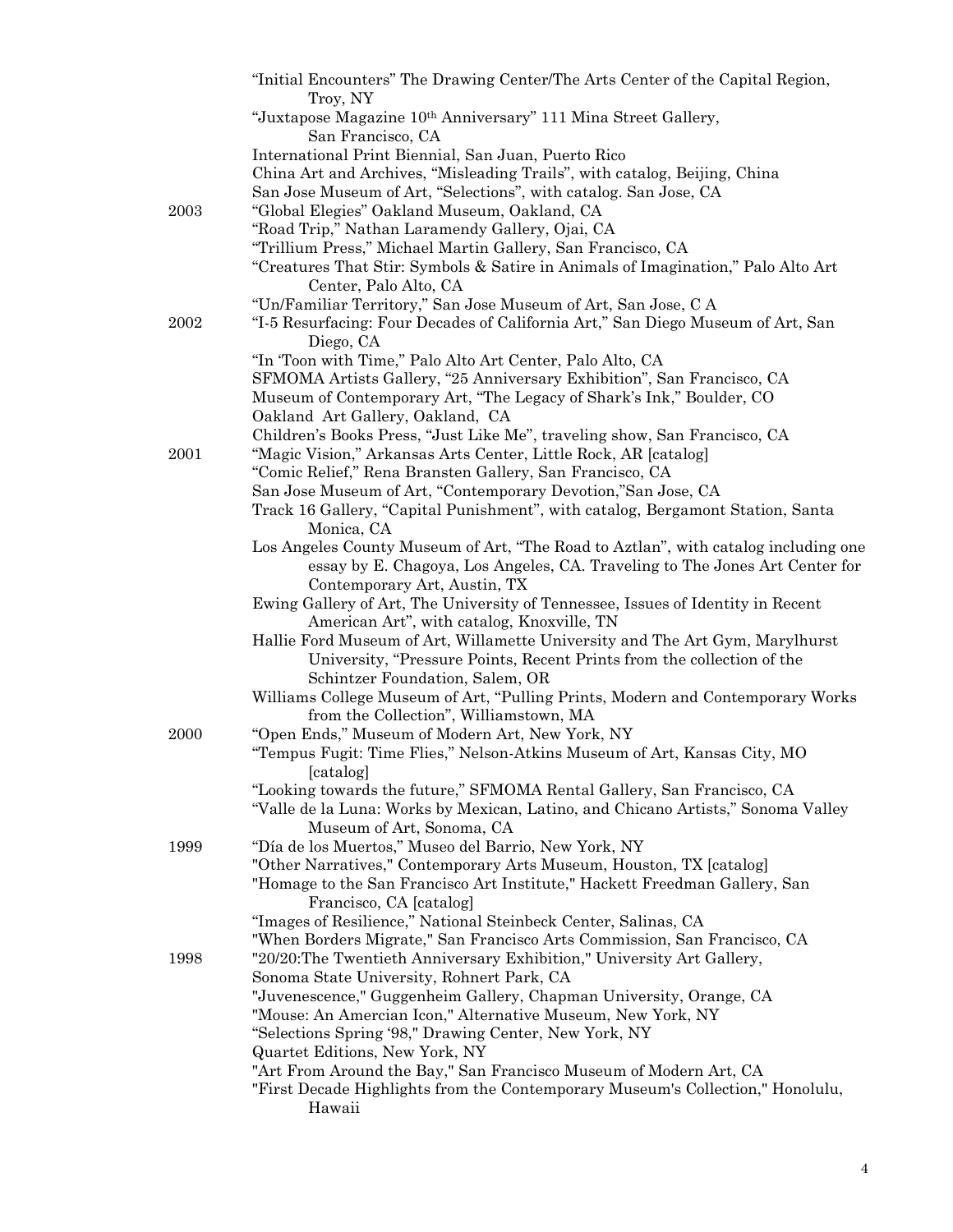| 1998 | "Big Deal," SOMAR Gallery, Visual Aids Foundation, San Francisco, CA              |
|------|-----------------------------------------------------------------------------------|
|      | "Bay Area Survey," Mexican Museum, San Francisco, CA                              |
|      | "Benefit Auction," The Alternative Museum, New York, NY                           |
|      | "Annual Auction Show," Phoenix Art Museum, Phoenix, AZ                            |
|      |                                                                                   |
|      | "Arte Chido," Instituto Nacional de las Bellas Artes, Mexico City, Mexico         |
|      | "East Coast/West Coast," Artopia Gallery/Bomani Gallery, San Francisco, CA and    |
|      | New York, NY                                                                      |
|      | "30th Anniversary Exhibition," Berkeley Art Center, Berkeley, CA                  |
|      | "Placazo," Stanford University, Center for Chicano Studies, Tresidder Union       |
|      | Building, Stanford, CA                                                            |
|      |                                                                                   |
| 1997 | "The Community Collects: Latin American and Latino Art from Private Bay Area      |
|      | Collections," The Mexican Museum, San Francisco, CA                               |
|      | "Diversity," Artopia Gallery/Bomani Gallery, New York, NY, San Francisco, CA      |
|      | "35th Anniversary Exhibition," (three etchings and catalogue published), Crown    |
|      | Point Press, San Francisco, CA                                                    |
|      | "It's Only Rock and Roll," Phoenix Art Museum, traveling through US Museums       |
|      | (catalog ue published), Phoenix, AZ                                               |
|      |                                                                                   |
|      | "Illustrious History," traveling show New York/San Francisco Art Institute        |
|      | (catalogue published), San Francisco, CA                                          |
|      | "Singular Impressions, The Monotype in America," (catalogue published),           |
|      | National Museum of American Art, The Smithsonian Institute, Washington,           |
|      | DC                                                                                |
|      | "Awards Exhibition," American Academy of Arts & Letters, New York, NY             |
| 1997 | "Annual Auction," San Francisco Art Institute, San Francisco, CA                  |
|      |                                                                                   |
|      | "Eureka Fellow Awards Exhibition," San Jose Museum of Art, San Jose, CA           |
|      | "American Stories," Asashi Foundation, Tokyo, Japan (traveling exhibition)        |
|      | "Cartoons and Contemporary Artists," Boulder Museum of Contemporary Art,          |
|      | Boulder, CO                                                                       |
|      | "Identity in Crisis," M.H. de Young Museum, San Francisco, CA                     |
|      | "Gallery Artists," Smith-Anderson Gallery, Palo Alto, CA                          |
| 1996 | "Bay Area Drawing," Triton Museum, Santa Clara, CA                                |
|      | "Selections from the Nisenson Collection," LA County Museum, Los Angeles, CA      |
|      |                                                                                   |
|      | "Art from Latin America," Santa Barbara Museum, Santa Barbara, CA                 |
|      | "Selections from the Permanent Collection," M.H. De Young Museum, San Francisco,  |
|      | CA                                                                                |
|      | "SFAI 125th Anniversary Tribute Exhibition," Gallery Paule Anglim, San Francisco, |
|      | <b>CA</b>                                                                         |
|      | "Out of 'Toon," George Adams Gallery, New York, NY                                |
|      | "Generations," Richmond Art Center, Richmond, CA                                  |
|      | "Muertos de Gusto," Mexican Fine arts Center Museum, Chicago, IL                  |
|      |                                                                                   |
|      | "Powerful Expressions: Recent American Drawings," National Academy of             |
|      | Design, New York, NY                                                              |
|      | "In The Light of Goya, "University Art Museum, Berkeley, CA                       |
|      | SOMAR Gallery, Visual Aids Foundation, "Big Deal," San Francisco, CA              |
| 1995 | "Duck," Edward Thorp Gallery, New York, NY                                        |
|      | "On Beyond the Book," Forum for Contemporary Art, St. Louis, MO                   |
|      | "Here And Now-The Di Rosa Collection," (catalog published) Oakland Museum,        |
|      | Oakland, CA                                                                       |
|      | "Selections from the Permanent Collection," San Francisco Museum of Modern Art,   |
|      |                                                                                   |
|      | San Francisco, CA                                                                 |
| 1995 | "Post Colonial," San Francisco State University Art Dept. Gallery,                |
|      | San Francisco, CA                                                                 |
|      | "Old Glory, New Story: Flagging the 21st Century," Capp Street Project, traveling |
|      | exhibition, San Francisco, CA                                                     |
|      | "Annual Auction," San Francisco Art Institute, San Francisco, CA                  |
| 1994 | "New Acquisitions, Works on Paper," San Francisco Museum of Modern Art,           |
|      |                                                                                   |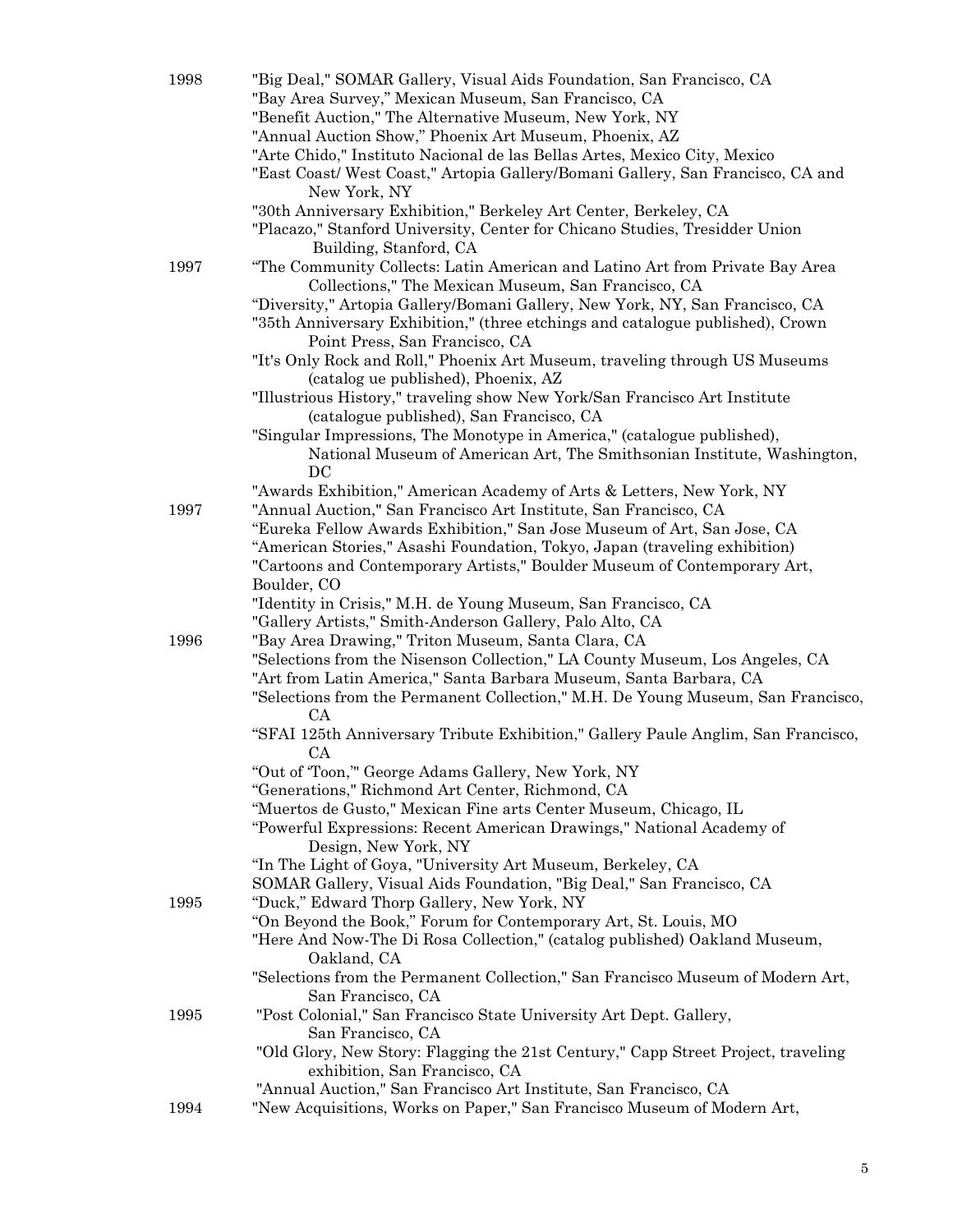|         | San Francisco, CA                                                                     |
|---------|---------------------------------------------------------------------------------------|
|         | "Ante America/Regarding America," traveling exhibition through major                  |
|         | museums in Colombia, Venezuela, Costa Rica, USA (catalog published),                  |
|         | Bogata, Columbia.                                                                     |
|         | "The Evolution of a Collection," Santa Barbara Museum of Art, Santa Barbara, CA       |
|         | "The Chair Affair," (catalog published), The Oakland Museum, Oakland, CA              |
|         | "Encuentro Interamericano de Artistas Plasticos," University of Guadalajara,          |
|         | Guadalajara, Mexico                                                                   |
|         | "Una Celebracion," Gallery Concord, Concord, CA                                       |
|         |                                                                                       |
|         | "Art Is," The Art Museum of Santa Cruz County, Santa Cruz, CA                         |
|         | "Coming Across: Art By Recent Immigrants" (catalog published), Euphrat                |
|         | Gallery, De Anza College, Cupertino, CA                                               |
| 1993    | "The Year of the White Bear," traveling show through US Cities, Walker Art            |
|         | Center, Minneapolis, MN                                                               |
|         | "West Coast Edition Printmakers Invitational," Claudia Chaplin Gallery,               |
|         | Stinson Beach, CA                                                                     |
|         | "Six Easy Pieces," Invitational, Palo Alto Cultural Center, Palo Alto, CA             |
| 1993    | "Muertos de Gusto! Day of the Dead: Memory & Ritual," Mexican Fine Arts               |
|         | Center Museum, Chicago, Illinois                                                      |
|         | "La Fe: Spiritual and Religious Expressions in Chicano Art," Galeria de la Raza,      |
|         | San Francisco, CA                                                                     |
|         | "Icons in Contemporary Art," California Crafts Museum, San Francisco, CA              |
| 1990-92 | "Chicano Figuration," Sonoma State University, Sonoma, CA                             |
| 1992    | "Beyond 1992," Berkeley Art Center, Berkeley, CA                                      |
|         | "Truth or Consequences," Richmond Art Center, Richmond, CA                            |
|         | "Trespassing," LACE, Los Angeles, CA                                                  |
|         | "Ante America," Biblioteca Luis Angel Arango, Bogota, Colombia (travels)              |
|         |                                                                                       |
|         | "Imagenes de Guerra," (catalog published), Centro Cultural de Arte                    |
|         | Contemporaneo, Mexico City, Mexico                                                    |
|         | "Directions in Bay Area Printmaking," (catalog published), Palo Alto Cultural         |
|         | Center, Palo Alto, CA                                                                 |
|         | "500 Years After Columbus," (catalog published) Triton Museum,                        |
|         | Santa Clara, CA                                                                       |
|         | "Pasion por Frida," Traveling show through museums in US and Mexico, Mexico, DF       |
| 1991    | "Fridomania," Frida Kahlo/Diego Rivera Museum, Mexico City, Mexico                    |
|         | "Boxes," San Francisco Folk Art Museum, San Francisco, CA                             |
|         | "Text/Context," San Jose Institute of Contemporary Art, San Jose, CA                  |
|         | "Responsive Witness," Palo Alto Cultural Center, Palo Alto, CA                        |
|         | "Artists of Conscience: 16 Years of Political and Social Commentary," The Alternative |
|         | Museum, New York, NY                                                                  |
|         | "Rooms for the Dead II," Mission Cultural Center, San Francisco, CA                   |
|         | "Do You Hear What I'm Saying?" Transamerica Pyramid, San Francisco, CA                |
|         | "Freedom Views," Euphrat Gallery, De Anza Gallery, Cupertino, CA                      |
|         | "Critical Reactions," Rena Bransten Gallery, San Francisco, CA                        |
| 1990    | "Body Culture: Chicano Figuration," traveling exhibition, originating at Sonoma       |
|         |                                                                                       |
|         | State University, Sonoma, CA                                                          |
| 1989-91 | "Ceremony of Memory," traveling exhibition originating at the Center for              |
|         | Contemporary Arts of Santa Fe, New Mexico                                             |
| 1989    | Steven Oliver Art Center, California College of Arts and Crafts, Oakland, CA          |
|         | "Art Against Aids," Butterfield & Butterfield, San Francisco, California              |
| 1988    | "The Precious Object," Emanuel Walter/Atholl McBean Galleries, San Francisco Art      |
|         | Institute, San Francisco, CA                                                          |
|         | "Peter Selz Selects, Seventeen Berkeley Artists," Berkeley Art Center, Berk., CA      |
| 1987    | "Ceremony of Memory," Universities and Museums Nationwide. Catalogue published        |
|         | by the Center for Contemporary Arts, Santa Fe, New Mexico                             |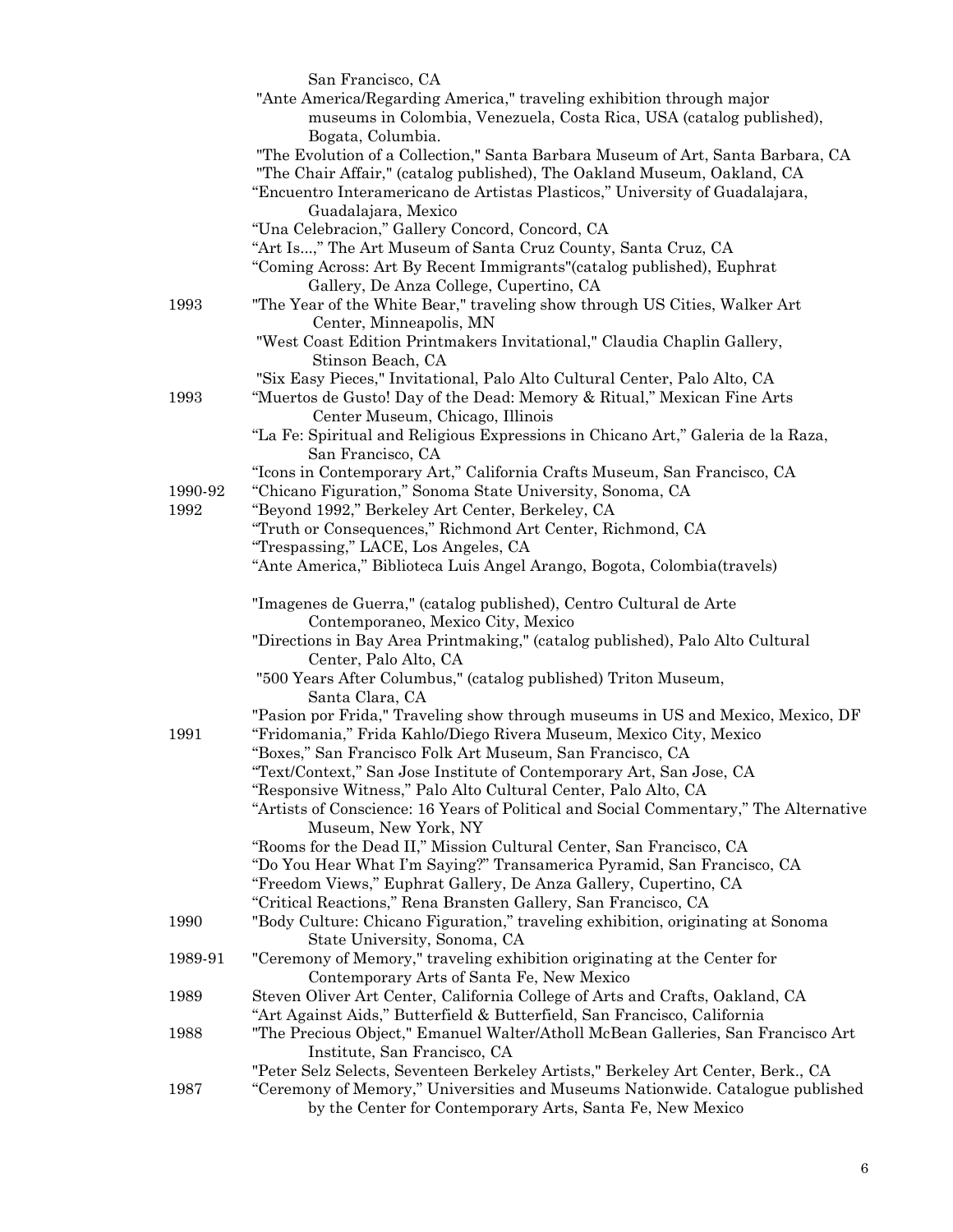| 1986    | VII Biennale of Latin American Printmaking, Instituto de Cultura Puertorriquena, |
|---------|----------------------------------------------------------------------------------|
|         | San Juan, Puerto Rico                                                            |
|         | "Lo del Corazon: Heartbeat of a Culture," Mexican Museum, San Francisco, CA      |
|         | Anti-Apartheid Show, Galeria de la Raza, San Francisco, CA                       |
|         | "Visions," Lilian Paley Center for the Visual Arts Gallery, Oakland, CA          |
| 1985    | "Chain Reaction," San Francisco Arts Commission Gallery, San Francisco, CA       |
| 1984    | "Artist's Call Against U.S. Intervention in Central America," San Francisco Art  |
|         | Institute, Stephen Wirtz Gallery, Mission Cultural Center, San Francisco, CA     |
| 1984    | "What's Happening: Contemporary Art from the West Coast," The Alternative        |
|         | Museum, New York, NY                                                             |
| 1983    | Casa de la Cultura, La Paz, Baja California Sur, Mexico                          |
| 1982-84 | Diego Rivera Gallery, San Francisco Art Institute, San Francisco, CA             |

# Teaching Experience:

| xperience: |                                                                                             |
|------------|---------------------------------------------------------------------------------------------|
|            | 1995-Present Stanford University, Department of Art, Stanford, CA                           |
|            | Professor, Associate Professor (2002-05), Assistant Professor (1995-2002):                  |
|            | Painting, Drawing, Printmaking, Graduate Seminar                                            |
| 1997       | San Francisco Art Institute, San Francisco, CA                                              |
|            | Visiting Lecturer, fall semester: <i>Hidden History of Latin-American Art</i>               |
| 1991-95    | California State University, Hayward, CA                                                    |
|            | Assistant Professor: Painting, Drawing, Printmaking, Art Criticism                          |
| 1995       | UC Berkeley Extension, San Francisco, CA                                                    |
|            | Visiting Lecturer, spring semester: Latin American Art History                              |
| 1994       | California College of Arts and Crafts, Oakland, CA                                          |
|            | spring semester: Graduate Advisor                                                           |
| 1990-91    | UC Berkeley, Art Department, Berkeley, CA                                                   |
|            | Full-time Lecturer: Painting, Drawing, Printmaking, Graduate Critiques                      |
| 1990       | San Francisco Art Institute, San Francisco, CA                                              |
|            | Visiting Lecturer, summer session: <i>Painting, Drawing</i>                                 |
| 1984-87    | California Arts Council, San Francisco County Jail, San Bruno, CA                           |
|            | Artist in Residence: Teaching painting and drawing                                          |
| 1974-77    | SEPAC (Servicios Educativos Populares Asociacion Civil),                                    |
|            | Mexico City, Mexico, Arts workshop facilitator and publications Art Director: worked during |
|            | several literacy campaigns for adults in the poorest town outside of Mexico City: Ciudad    |
|            | Nezahualcoyotl                                                                              |
|            |                                                                                             |

# Curating:

| "Global Elegies: Art and Ofrendas for the Dead"                                          |
|------------------------------------------------------------------------------------------|
| The Oakland Museum of California, Oakland, CA (with bi-lingual catalog)                  |
| "Synchronicity" Recent faculty work, Art Dept. Gallery,                                  |
| Stanford Univeristy, Stanford, CA                                                        |
| "In the Light of Goya" UC Art Museum, UC Berkeley and Cal State Hayward                  |
| (with bi-lingual essay)                                                                  |
| "Paintings by Manuel Ocampo" The Mexican Museum of San Francisco, CA                     |
| (with bi-lingual essay, translated into Greek and reprinted in ARTI Magazine in          |
| Athens                                                                                   |
| "Spiritual Journeys" SFMOMA Rental Gallery San Francisco, CA                             |
| (with essay)                                                                             |
| "Selections" The Drawing Center, New York, NY and Pro-Arts, Oakland, CA                  |
| co-curated with Larry Rinder (with essay)                                                |
| "Day of the Dead" The Alternative Museum, New York, NY (catalog with essay)              |
| Artistic Director, Galeria de la Raza in San Francisco. Numerous exhibitions, essays and |
| catalogs published on Latino and Chicano issues. Organized international exchange        |
| exhibitions between Mexico, Soviet Union, Japan, Puerto Rico, and Germany.               |
|                                                                                          |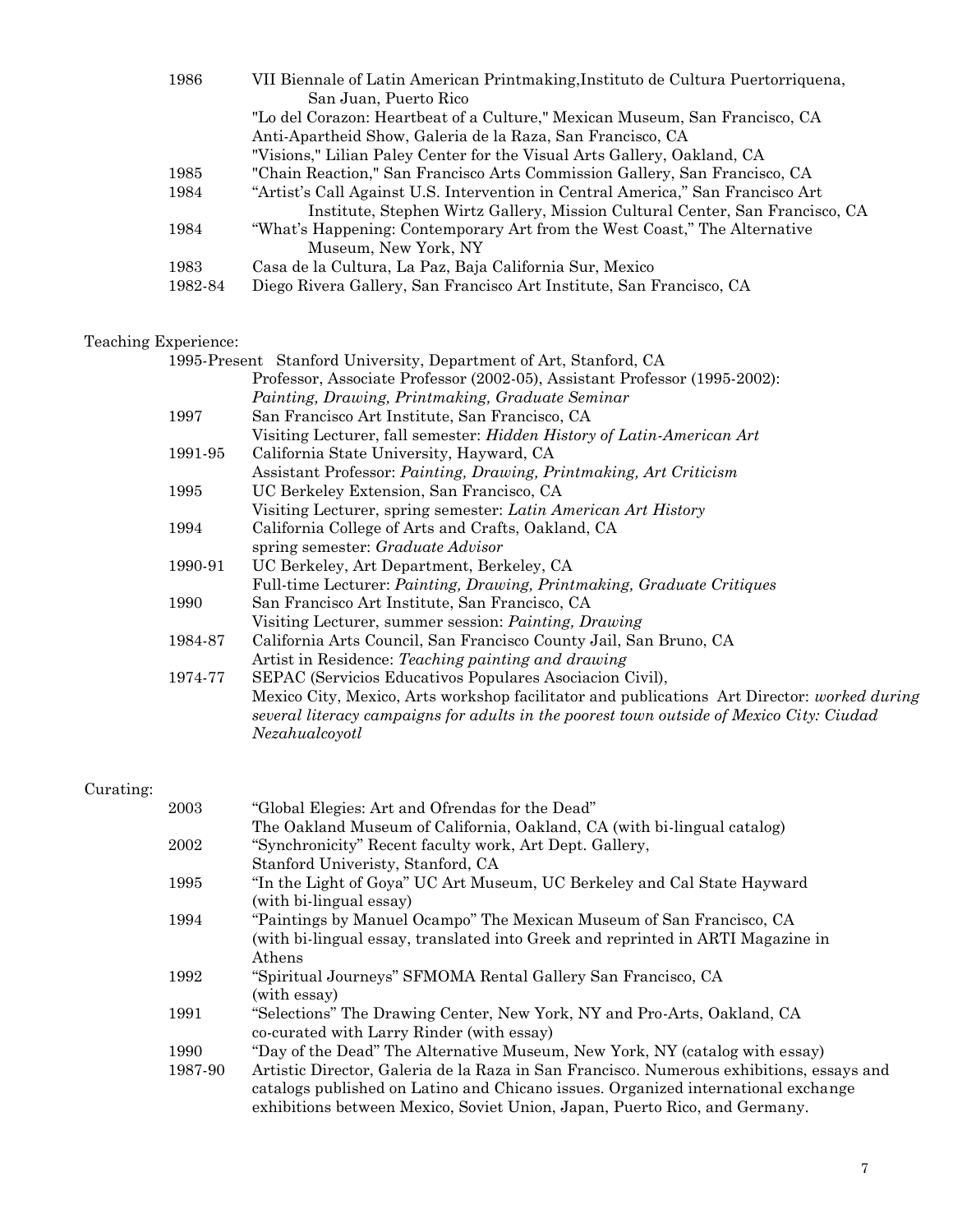1986 "Art From Jail" Western Addition Cultural Center, San Francisco, CA

| Awards and Commissions: |                                                                                         |
|-------------------------|-----------------------------------------------------------------------------------------|
| 2006                    | Elliot Medal, and Award, National Academy of Art, Biennial Exhibition, New York,<br>NY. |
| 2005                    | Artadia Award                                                                           |
| 2003                    | Stanford Medical Center Parking Garage in collaboration with artist                     |
|                         | Paul DeMarinis, Stanford University, Stanford, CA                                       |
| 1999                    | Artist residency, May-December, Cite Internationale des Arts, Paris, France             |
| 1998                    | Dean's Award in the Humanities, Stanford University, Stanford, CA                       |
| 1997                    | Biennial Award, The Louis Comfort Tiffany Foundation, New York, NY                      |
|                         | Academy Award for Visual Arts, American Academy of Arts and Letters,                    |
|                         | New York, NY                                                                            |
|                         | Public art commission for new SFO international terminal, San Francisco Art             |
|                         | Commission, San Francisco, CA                                                           |
| 1996                    | Eureka Fellowship, Fleishacker Foundation, San Francisco, CA                            |
| 1995                    | Artist fellowship and residency at Giverny, France, Lila Wallace Foundation             |
|                         | <b>Foundation Monet</b>                                                                 |
| 1993                    | NEA Fellowship for works on paper                                                       |
| 1992                    | WESTAF/NEA Fellowship for works on paper                                                |
| 1986                    | Eisner Prize in Art, UC Berkeley                                                        |
| 1985                    | Distinguished Alumni, San Francisco Art Institute                                       |
| 1984                    | Bronze Roller, outstanding printmaking student, San Francisco Art Institute             |
|                         |                                                                                         |
|                         |                                                                                         |

Selected Collections:

Art in Embassies Program, Embassy of the U.S.A., Luxembourg The Board of Governors of the Federal Reserve System, Washington, DC Brooklyn Museum, print collection, Brooklyn, NY The California Legion of Honor Museum, Achenbach Collection, San Francisco, CA Cantor Center for the Arts, Stanford University, Stanford, CA Centro Cultural De Arte Contemporaneo, Mexico DF, Mexico, Fundacion Televisa Denver Art Museum, Denver, CO Des Moines Art Center, Des Moines, IA Di Rosa Foundation, Sonoma, CA Fresno Art Museum, Fresno, CA Fundación Centro Cultural de Arte Contemporaneo, Mexico City, Mexico Galeria de la Raza, San Francisco, CA LA County Museum of Art, Los Angeles, CA LEF Foundation, Santa Helena, CA Library of Congress, print collection, Washington, DC M.H. De Young Memorial Museum, San Francisco, CA Metropolitan Museum, print collection, New York, NY Mexican Museum, San Francisco, CA Microsoft, print collection, Seattle, WA Museum of Modern Art, New York, NY National Museum of American Art, Smithsonian Institute, Washington, DC Nevada Museum of Art, Reno, NV Oakland Museum of Art, Oakland, CA Phoenix Art Museum, Phoenix, AZ San Diego Museum of Contemporary Art, La Jolla, CA San Francisco Museum of Modern Art, San Francisco, CA San Jose Museum of Art, San Jose, CA Santa Barbara Art Museum, Santa Barbara, CA Sheldon Art Museum, Lincoln, NE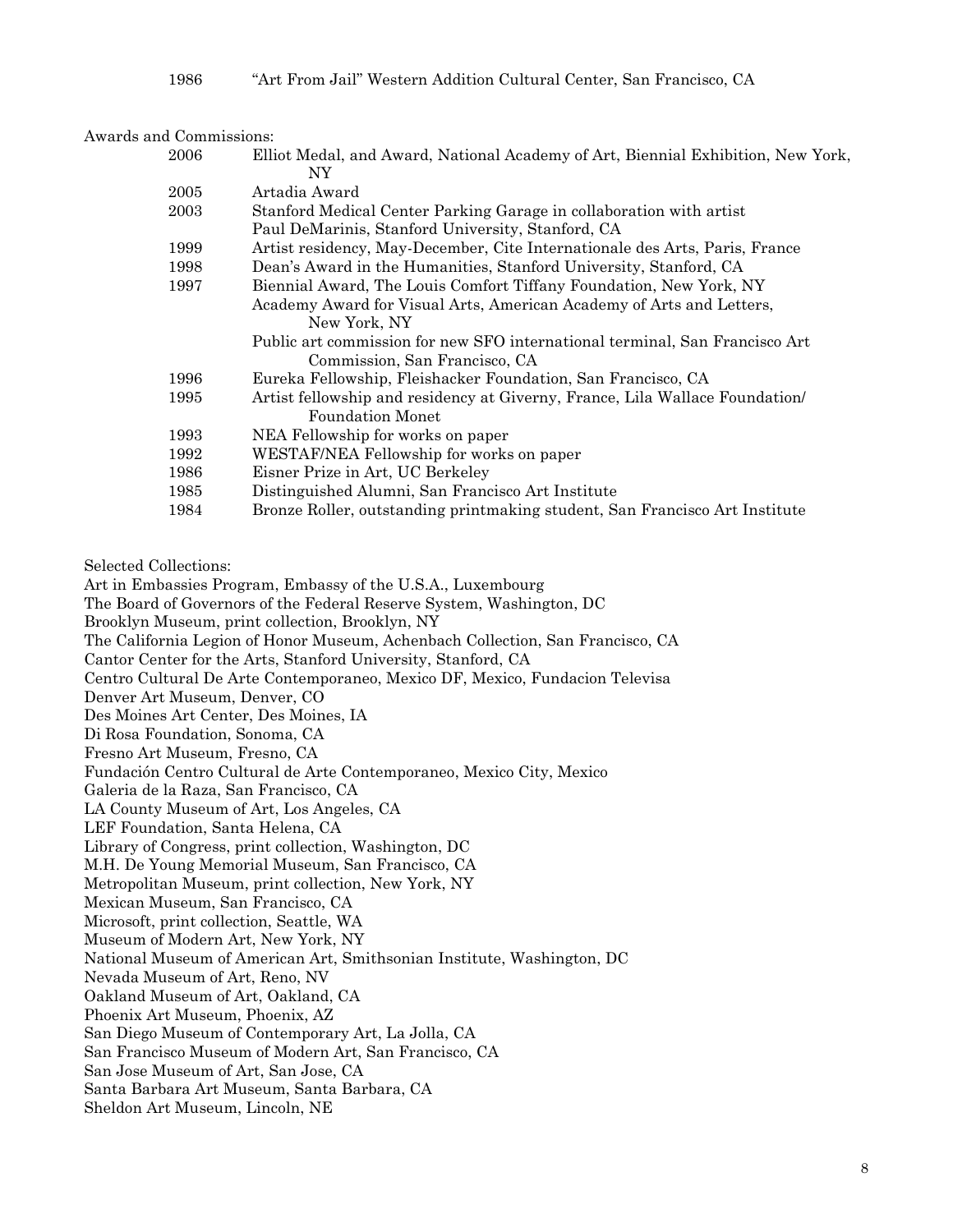Spencer Art Museum, University of Kansas, KS Stanford University Library, Stanford, CA Swigg Foundation, Honolulu, Hawaii Walker Art Center print collection, Minneapolis, MN Whitney Museum of American Art, print collection, New York, NY

#### Published Books:

| 2007 | <i>Enrique Chagoya: Borderlandia, catalog of solo show at the Des Moines Art Center,</i> |
|------|------------------------------------------------------------------------------------------|
|      | Des Moines, IA                                                                           |
| 2001 | <i>New Adventures in Reverse Anthropology</i> , catalog of solo show at the Museum of    |
|      | Contemporary Art (formerly Forum for Contemporary Art), Saint Louis, MO                  |
| 2000 | Codex Espangliensis: From Columbus to the Border Patrol, with Guillermo Gomez-           |
|      | Peña and Felicia Rice. San Francisco: City Lights Press.                                 |
| 2000 | Locked in Paradise, catalog of solo show at the Nevada Art Museum in Reno, NV            |
| 1997 | Friendly Cannibals, Art by Enrique Chagoya, Fiction by Guillermo Gomez-Peña              |
|      | San Francisco: Artspace Books.                                                           |
| 1989 | Mr. Sugar Came to Town, illustrations by Enrique Chagoya. San Francisco &                |
|      | Emeryville, California: Children's Book Press.                                           |

#### Selected Bibliography:

| 2012 | Hanley, Sarah Kirk, Visual Culture of the Nacirema: Enrique Chagoya's Printed<br>Codices," Art in Print, March/April 2012                                                   |
|------|-----------------------------------------------------------------------------------------------------------------------------------------------------------------------------|
| 2007 | Miller, Leigh Anne "Enrique Chagoya at George Adams," Art in America, April 2007                                                                                            |
| 2004 | Lebowitz, Cathy "Politaical Art in Election Season," Art in America, October 2004                                                                                           |
| 2003 | Berry, Colin "San Francisco in Napa? Yes!," Artweek, July/August                                                                                                            |
| 2002 | Dalmia, Yashodhara, Contemporary Indian Art: Other Realities                                                                                                                |
| 2000 | Friis-Hansen, Dana, "Other Times/Other Histories," in Tempus-Fugit: Time Flies,<br>exhibition catalog, ed. Jan Schall, Kansas City, MO: The Nelson-Atkins<br>Museum of Art. |
|      | Rapko, John, "Enrique Chagoya at Gallery Paule Anglim," Art Week, December 2000.                                                                                            |
|      | Bonetti, David, "Chagoya's Wondrous Clash of Cultures," San Francisco Examiner,<br>October 27.                                                                              |
|      | Fisher, Jack, "Artist's Work Crosses the Ages as well as Cultures," San Jose Mercury                                                                                        |
|      | News, October 15.                                                                                                                                                           |
|      | Schneider Enriquez, Mary; ArtNews; Summer 2000.                                                                                                                             |
| 1999 | Friis-Hansen, Dana, ed., Other Narratives, exhibition catalog, essays by Robert<br>Atkins and Greg Tate, Contemporary Arts Museum, Houston, TX.                             |
|      | Openshaw-Shackelford, Penelope L., "Enrique Chagoya at the Crocker Art Museum,"<br>Artweek, February.                                                                       |
|      | Johnson, Patricia C., "Every Picture Tells a Story," Houston Chronicle, June 2.                                                                                             |
|      | Kelso, David, "Enrique Chagoya: 1999 aquatints and chine collés" [brochure], made<br>in California, Intaglio Editions, Oakland, CA.                                         |
| 1998 | "Art Beyond Borders: Enrique Chagoya's Life in the American Salad Bar," Juxtapoz,                                                                                           |
|      | Winter.                                                                                                                                                                     |
|      | Bonetti, David, "Art Commission Show Recalls Historic Pact," San Francisco                                                                                                  |
|      | <i>Examiner</i> , February 4.                                                                                                                                               |
|      | Richards, Tom, "Jamming Culture," The Post-Crescent, April 3.                                                                                                               |
| 1997 | Kawaguchi, Yukiya, "A Journey through Many Stories: Displacement,                                                                                                           |
|      | Transformation and Representation," in American Stories, exhibition catalog,                                                                                                |
|      | eds. Yukiya Kawaguchi, et al., Setagaya Museum of Art, Japan.                                                                                                               |
|      | Joanou, Alice, "Furious Desire," World Arts Quarterly, Summer #13.                                                                                                          |
|      | Moser, Joann, Singular Impressions: The Monotype in America, exhibition catalog,<br>The National Museum of American Art, The Smithsonian Institute.                         |
|      | Brown, Nathan, Why Draw a Live Model?, Crown Point Press Books.                                                                                                             |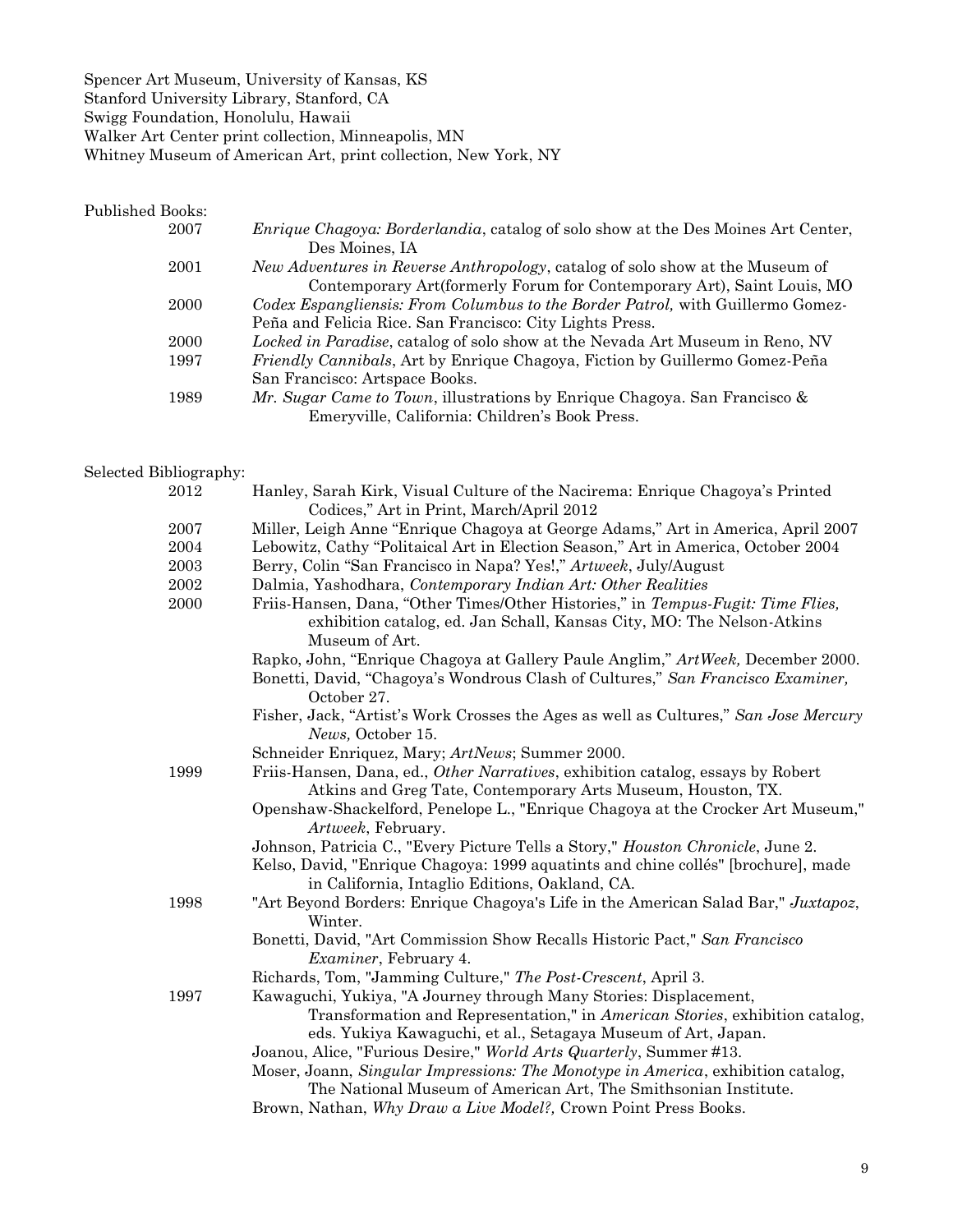|      | "Arte Chido, Alternativa Contra la Violencia," Diario Reforma, April 16.                                                                                 |
|------|----------------------------------------------------------------------------------------------------------------------------------------------------------|
|      | Bonetti, David, "Gallery Watch," San Francisco Examiner, April 17.                                                                                       |
|      | Manuel, Diane, "The Prince of Darkness and Light," Stanford Magazine, January-                                                                           |
|      | February.                                                                                                                                                |
|      | Heath, Jennifer, "Battle with History, Enrique Chagoya at CU Gallery," Boulder<br>Planet, June 11th-17th.                                                |
|      | Chandler, Mary Voelz, "CU Art/Photo Exhibits Ride U.S. Mexican Cultural                                                                                  |
|      | Currents," Rocky Mountain News, June 15.                                                                                                                 |
|      | Chun, Kimberly, "Superman Meets Aztec Idols," San Francisco Chronicle, August 29.                                                                        |
|      | Azim, Dalia, "Insula Canibalium," The Stanford Weekly, July 24.                                                                                          |
|      | San Francisco Art Institute, Illustrious History, 1871-Present, Exhibition Catalog,                                                                      |
|      | San Francisco Art Institute.                                                                                                                             |
| 1996 | "Interview with Enrique Chagoya," WEST Magazine, San Francisco Art Institute,                                                                            |
|      | Winter issue.                                                                                                                                            |
|      | Manuel, Diane, "Profile: Enrique Chagoya," Stanford Report, May 11.<br>Serrano, Alfonso, "Enrique Chagoya, Crossing Borders with his Art," El Mensajero, |
|      | October 2-8.                                                                                                                                             |
| 1995 | Curtis, Cathy, "Issues of Empire Strikes Back," Review, Los Angeles Times (OC)                                                                           |
|      | Calendar, February 21.                                                                                                                                   |
|      | B. Walsh, Daniella, "Artists Attack Political 'Issues of Empire," Review, The Orange                                                                     |
|      | County Register ART, March 3.                                                                                                                            |
|      | Goodal, Donald, Review, Art Nexus, April-June 1995.                                                                                                      |
|      | Wilson, William, "Trio of California Artists Mix It Up in 'The Mythic Present"                                                                           |
|      | Review, Los Angeles Times, December 9.                                                                                                                   |
| 1995 | Acevedo, Alejandro, "Enrique Chagoya: Las Fronteras Del Espiritu," Cultura Norte                                                                         |
| 1994 | Ano, Numero 34, Primavera.<br>Porges, Maria, "Borders of the Spirit" Review, Artforum, November, page 91-92.                                             |
|      | Nash, Steven A., <i>Enrique Chagoya: Borders of the Spirit</i> [Exhibition guide], M.H. de                                                               |
|      | Young Memorial Museum, September 14.                                                                                                                     |
|      | Smith, Joan, "Chagoya's Funny Way of Painting," San Francisco                                                                                            |
|      | Examiner, November 25.                                                                                                                                   |
|      | Torres, Anthony, "Thesis/Antithesis," ART Week, November.                                                                                                |
|      | Villa, Carlos, "Worlds in Collision: Dialogues on Multicultural Issues," San Francisco                                                                   |
|      | Art Institute, project.                                                                                                                                  |
|      | Bonetti, David, "One Man's Political Art is Governor Wilson's Nightmare,"                                                                                |
|      | San Francisco Examiner, September 15.                                                                                                                    |
|      | Baker, Kenneth, "Chagoya's Culture Clashes," San Francisco Chronicle<br>Datebook, September 15.                                                          |
|      | Bonetti, David, "To Bay Area Artists, He's a Patron Saint," San Francisco                                                                                |
|      | Chronicle, March 25.                                                                                                                                     |
|      | Fowler, Carol, "A Celebration of Mexican Heritage," Contra Costa Times, Time                                                                             |
|      | $Out,$ May 6.                                                                                                                                            |
|      | Thorson, Alice, "Many Voices," The Kansas City Star, March 30.                                                                                           |
| 1993 | Smith, Dan, "Enrique Chagoya at Gallery Paule Anglim in San Francisco," Vision                                                                           |
|      | Arts Quarterly, Summer.                                                                                                                                  |
|      | Urban, Hope, "Enrique Chagoya at Daniel Saxon Gallery," LA Reader, April.                                                                                |
|      | Cripe, Dianne, "Political Artist to Work, Talk During Opening at Art Museum's<br>Experimental Gallery," ASU Insight, October 15.                         |
|      | "Reception for artist," Tribune Newspaper, October 12.                                                                                                   |
|      | Frank, Peter, "Enrique Chagoya," LA Weekly, May.                                                                                                         |
|      | Bonetti, David, "Artists Hopeful About Changing of the Guard," San Francisco                                                                             |
|      | <i>Examiner</i> , January, 24.                                                                                                                           |
| 1992 | Twenty Artists. "Enrique Chagoya," WESTAF/ NEA Regional Fellowships for                                                                                  |
|      | Visual Artists [what is the name/title of this publication?].                                                                                            |
|      | "Toying with Tradition, Enrique Chagoya At UC Berkeley Museum At Black Hawk,                                                                             |
|      | Danville," CUE, March 16.                                                                                                                                |